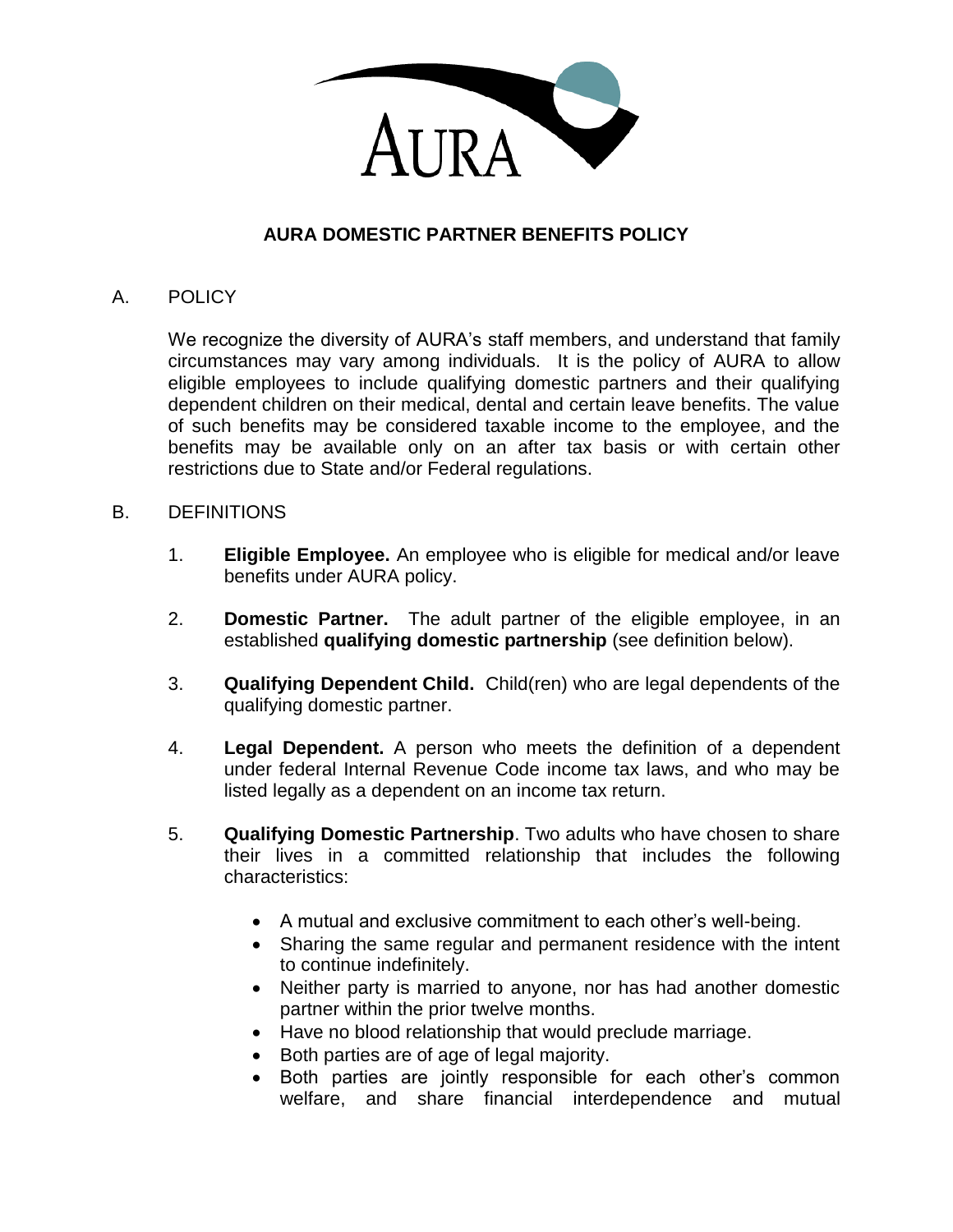obligations akin to those of marriage. (The members of the domestic partnership may be requested to provide documented proof of this interdependence including one or more of the following: registration of domestic partnership or civil union in a state that recognizes such partnerships; joint mortgage or lease; designation of domestic partner as the beneficiary of life insurance contracts, retirement plans, or a last will and testament, durable power of attorney for property and/or health care purposes or similar legally binding document; joint banking accounts and/or joint ownership of motor vehicle.)

### C. MEDICAL AND DENTAL BENEFITS

- 1. **Enrollment in the plans**. Qualifying domestic partners and their qualifying dependent child(ren) may be enrolled in the medical or dental plans when the eligible employee first becomes eligible for benefits under the appropriate plan, within 30 days of the date on which a qualifying domestic partnership is established, or during the plan's annual open enrollment period.
- 2. **Establishing a qualified domestic partnership**. To establish a qualifying domestic partnership, employees and their domestic partner must submit a notarized affidavit or certification of the partnership (see human resources office for the required certification form). Additional paperwork or forms may be required by the medical or dental insurance company as well.

Eligible employees must notify human resources within 30 days of any change in circumstances described in the qualifying domestic partnership certification affidavit, and must complete a new affidavit certifying any such changes, including termination of the domestic partnership. Failure to update such information within 30-days may affect eligibility for domestic partnership benefits.

An affidavit of certification for a qualifying domestic partnership may not be submitted, and shall not be considered, within 12-months of the termination of a prior qualifying domestic partnership.

3. **Tax status of domestic partner benefits**. Contributions by an eligible employee for their portion of the medical or dental insurance premiums for a domestic partner and his or her qualifying dependent child(ren) may be made only on an after-tax basis, unless the domestic partner or the child(ren) are legal dependents of the eligible employee. To be a legal dependent, the domestic partner or child(ren) must be considered dependents under Internal Revenue Code regulations. Eligible employees are encouraged to consult with a tax advisor regarding the IRS code regulations and requirements for legal dependents. If the eligible employee is able to provide documentation that the domestic partner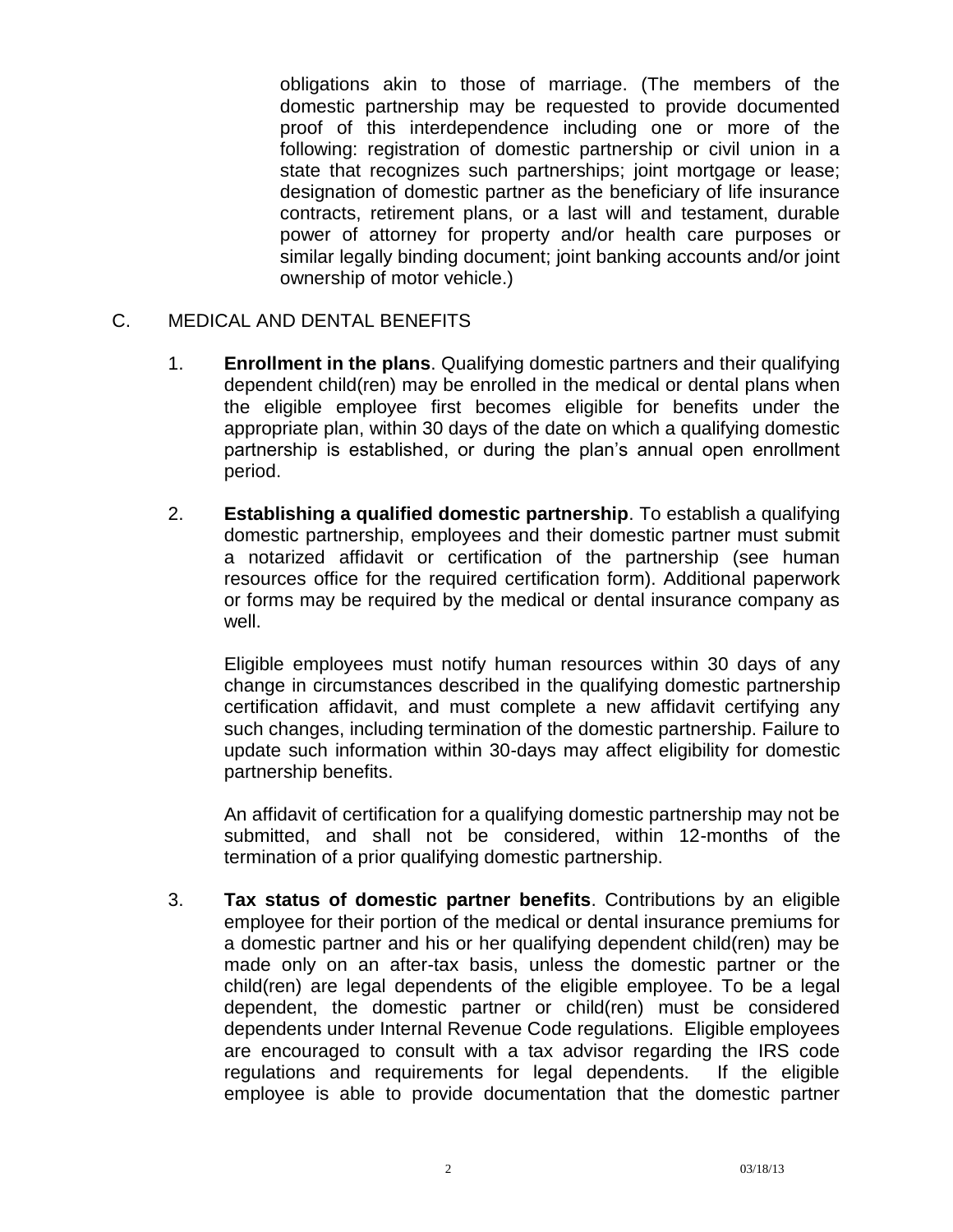and/or child(ren) are legal dependents under IRS code, then AURA will permit the same before-tax treatment extended with respect to any other legal dependents under the benefit plans.

In addition to the above after-tax treatment of employee contributions, the value of coverage of a domestic partner and his or her qualifying dependent child(ren) will be considered "imputed income" to the employee, and will be included in the pay check as such income. All applicable income taxes will be withheld on such income.

### D. LEAVE BENEFITS

- 1. **Sick leave**. For the purpose of granting sick leave for family needs (generally referred to as Family Sick Leave), up to 40 hours annually may normally be used to care for family members who are ill. A domestic partner, who has established a qualifying domestic partnership, will be considered a spousal equivalent and the employee will be granted leave to the same extent as is provided to all other eligible employees.
- 2. **Bereavement (special) leave**. For the purpose of granting special bereavement leave, the domestic partner who has established a qualifying domestic partnership, will be considered a spousal equivalent and the employee will be granted leave to the same extent as is provided to all other eligible employees.
- 3. **Family and Medical Leave Act (FMLA) leave**. FMLA leave is granted under the very specific provisions of the federal law, and cannot be legally provided to domestic partners or others not specified under the Act.

### E. IMPACT ON OTHER EMPLOYEE BENEFITS

- 1. **Life insurance and long-term disability benefits**. These plans are not available to domestic partners or their child(ren). The Employee's base salary or compensation for the purposes of determining benefits under the life and disability insurance plans cannot and will not include imputed income.
- 2. **Retirement plans**. These plans are not available to non-employees. Base salary or compensation for the purposes of either the 401a Money Purchase Pension Plan, or the 403b Voluntary Tax Sheltered Account, cannot and will not include imputed income.
- 3. **Flexible spending accounts**. Employees cannot use their Section 125 Health and Dependent Care Reimbursement accounts for reimbursing domestic partner expenses because the Internal Revenue Code that governs Section 125 plans only allows reimbursement for legal dependents as defined in the tax code. Only if a domestic partner and/or if a qualifying dependent child is a legal dependent under the Internal Revenue Code, will this be available for reimbursement of such expenses.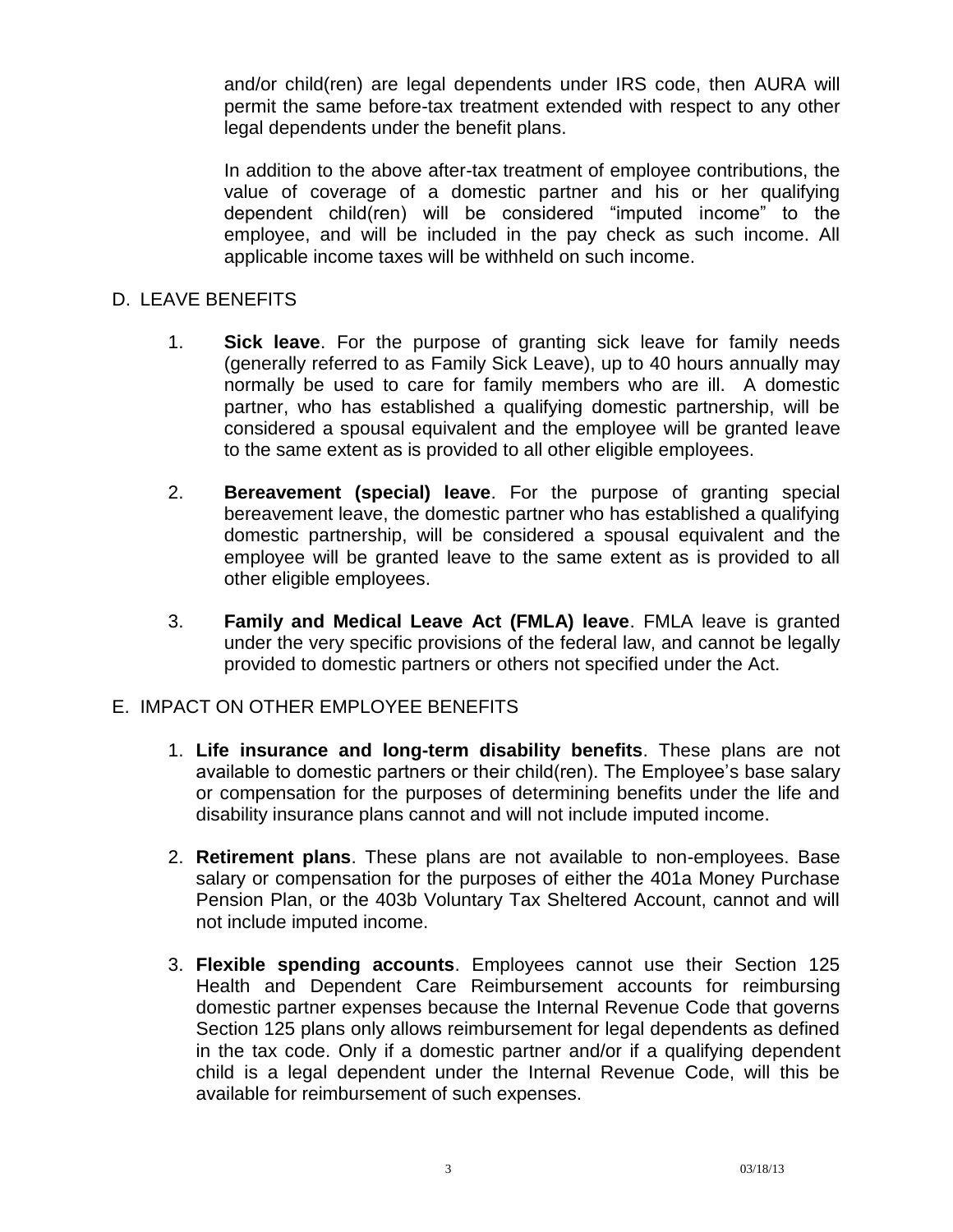4. **COBRA**. Continuation of benefits under COBRA is not available to domestic partners or child(ren) who do not meet the federal COBRA criteria of a "qualified beneficiary". Legal dependents of the employee may meet such criteria, and more information about the COBRA policy and qualifications is available from the human resources office.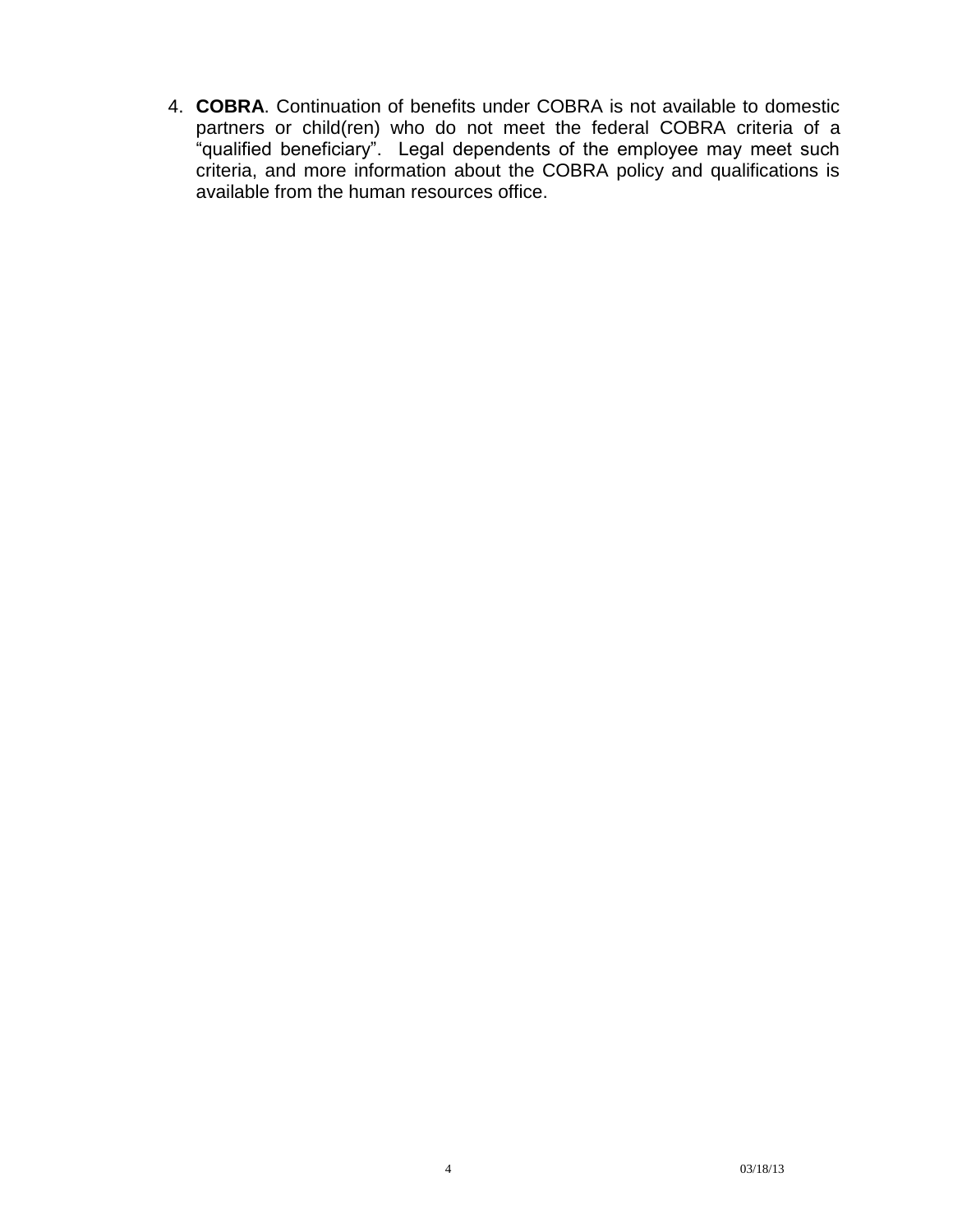

# ATTACHMENT A

## **AFFADAVIT AND CERTIFICATION OF QUALIFYING DOMESTIC PARTNERSHIP**

I, \_\_\_\_\_\_\_\_\_\_\_\_\_\_\_\_\_\_\_\_\_\_\_\_\_\_\_\_\_\_, and my domestic partner,

\_\_\_\_\_\_\_\_\_\_\_\_\_\_\_\_\_\_\_\_\_\_\_\_\_\_\_\_\_\_, certify that we satisfy the definition of a Qualifying Domestic Partnership under AURA Domestic Partnership Policy. We are both adults of the legal age of majority and have chosen to share our lives in a committed relationship with the following characteristics:

- A mutual and exclusive commitment to each other's well-being.
- Sharing the same regular and permanent residence with the intent to continue indefinitely.
- Neither party is married to anyone, nor has had another domestic partner within the prior twelve months.
- Have no blood relationship that would preclude marriage.
- Both parties are jointly responsible for each other's common welfare and share financial interdependence and mutual obligations akin to those of marriage.

We are providing the following two documents to satisfy the policy requirement to show evidence of our interdependence and mutual obligations (check all that apply and provide copies of documents as indicated):

\_\_\_\_\_ registration of domestic partnership or civil union

\_\_\_\_\_ joint mortgage or lease

designation of domestic partner as the beneficiary of life insurance contracts, retirement plans, last will and testament, durable power of attorney for property and/or health care purposes or similar legally binding document

joint banking accounts and/or joint ownership of motor vehicle.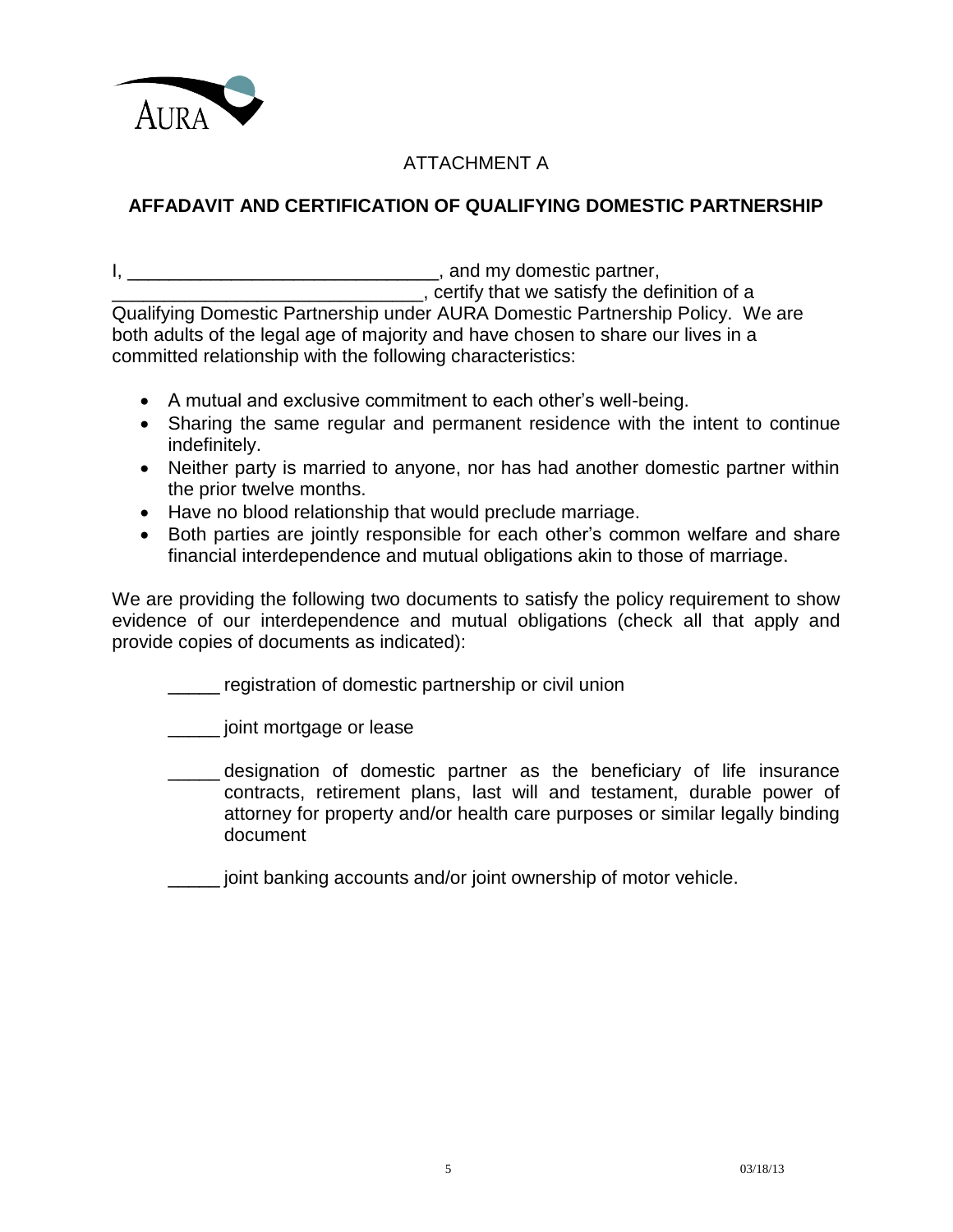We further certify that we have read and understand the policy attached to this certification form, and that we will notify the human resources office within 30 days regarding any change to the circumstances of this qualifying domestic partnership.

| Employee                | Date |
|-------------------------|------|
| <b>Domestic Partner</b> | Date |

\_\_\_\_\_\_\_\_\_\_\_\_\_\_\_\_\_\_\_\_\_\_\_\_\_\_\_\_\_\_\_\_\_\_\_\_\_\_\_

Notary

Seal/stamp: